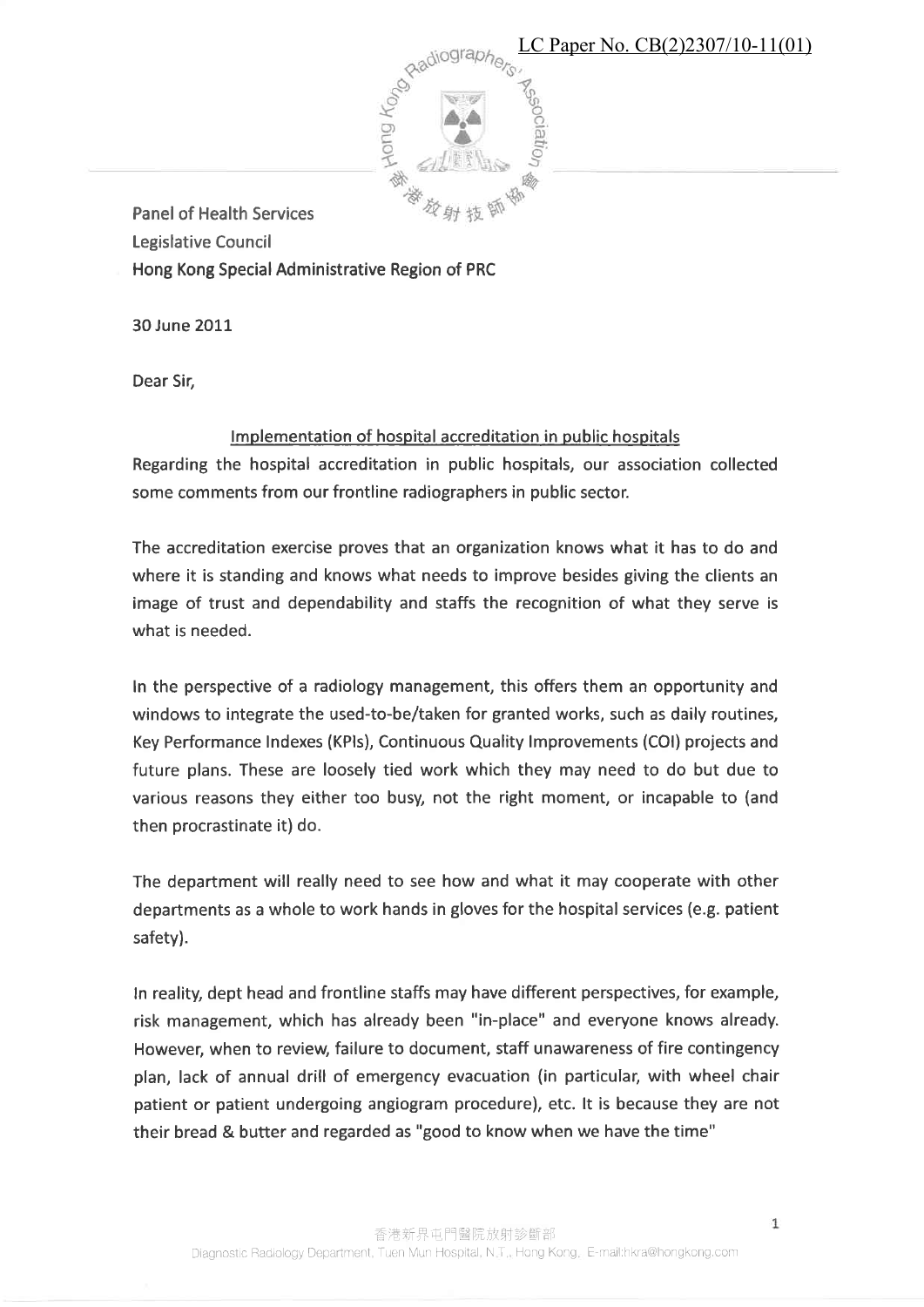Heavy daily work for the managers, especially, those having single administrator (just an SR or DM) may render him/her additional chores like the last straw on the camel's back. They know that there is a need of orientation program for new to dept workman, clerical staffs, HCA, nurses, radiographers & radiologists. Probably get someone to take them around and "tells" him/her roughly what to do and that's all. Unstructured, lack of documentation and development plans, etc. All these take time to do. It is scary to have all these prepared and to be inspected openly for grading and such a short interval.

Fear of unpreparedness is a problem. For example, when asked for any sick leave management, demonstrate your documentation, any SL analysis and any action plan to correct the situation and any improvement afterwards, you may be embarrassed if failed to present them.

Hardware-wise, one needs to upgrade and update the whole department for inspection. Notices, warning signs, customer signage, safety measures and pamphlets to be deal out to customers are just a few to mention. They may be oblivious to them since they have been there since day 1. The gradually built up wear and tear may escape their notice but eye-catching to the inspectors.

Cooperation required issues. Once again, our frontline staffs are more primarily concerned with the ever increasing requisition form the clinical dept. They have no particular interest in accreditation since it looks as if it the hospital problem, not theirs. They are busy enough. Asking them the favor to offer opinions, new ideas and perhaps manually to touch up the workplace seems insurmountable.

In this respect, the accreditation may be a strong tool to better the services provided: 1. Given the sufficient staffing (a proper formation of a team) to look after the burning issues

2. Sufficient financial support from hospital to upgrade / update the standard requirement

3. A well timed window

4. A designated, well experienced "accreditation nanny" to look after the specific requirement and issues for the department.

5. Management support to announce the accreditation which is an everybody's business so that frontline staffs will also participate and buy in the operation.

Further enquiry is welcome and you may contact us at 28051278 or email